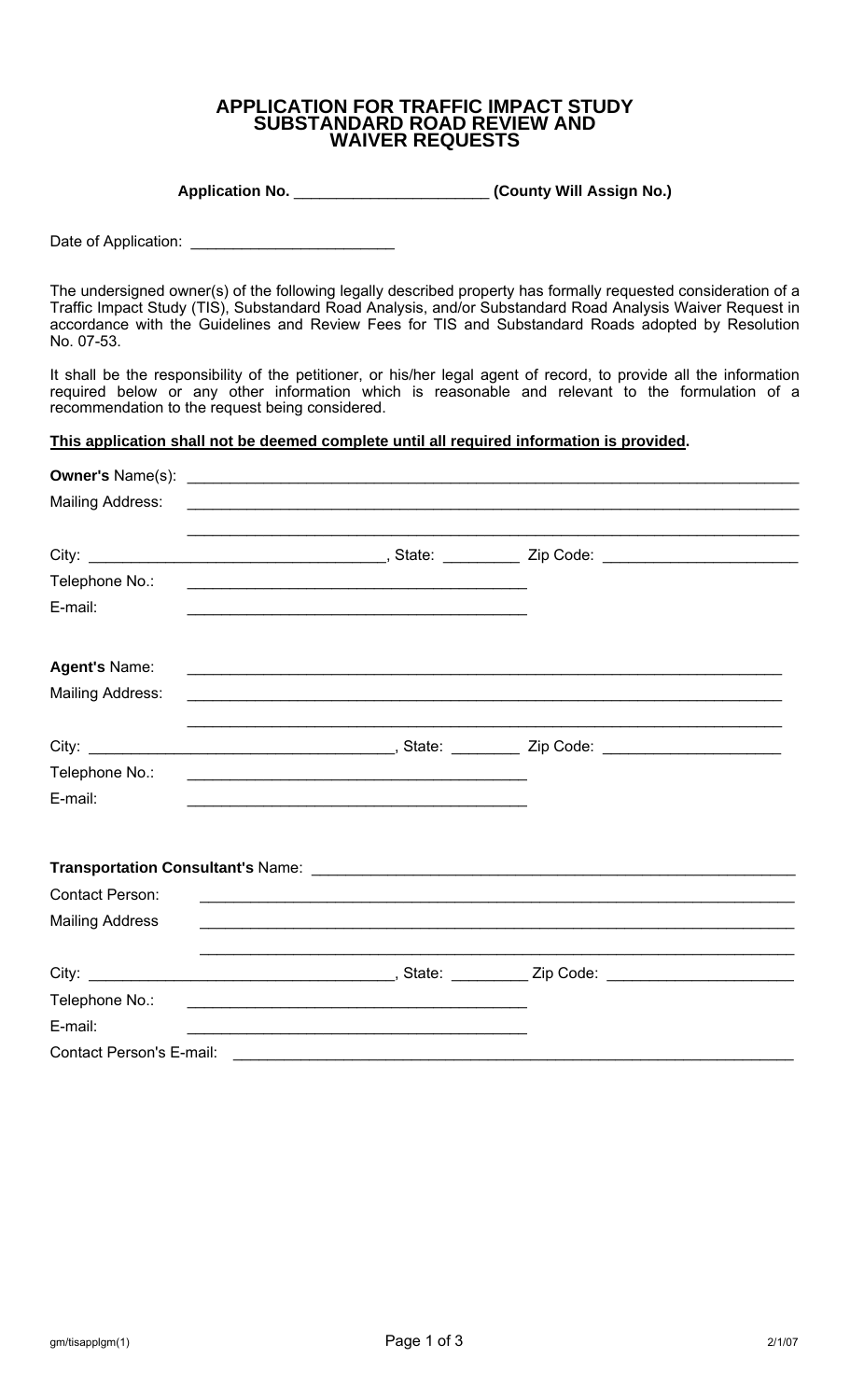Type of Review (check all that are applicable to your request):

| <b>Methodology Review</b>                                                             | \$1,990.00 |                                                                                                                                                                                                                                                                               |
|---------------------------------------------------------------------------------------|------------|-------------------------------------------------------------------------------------------------------------------------------------------------------------------------------------------------------------------------------------------------------------------------------|
| <b>Analysis Review</b>                                                                | \$3,853.00 | Charges for intersections will be calculated at<br>\$498.00 per intersection and will be collected at<br>the time of Methodology approval.                                                                                                                                    |
| <b>Substandard Road Review</b>                                                        | \$1,304.00 | With TIS.                                                                                                                                                                                                                                                                     |
| <b>Substandard Road Review</b>                                                        | \$2,052.00 | Without TIS.                                                                                                                                                                                                                                                                  |
| <b>TIS/Substandard Road</b><br>Waiver-request requires only<br>administrative review* | \$<br>0.00 | Use attached, appropriate worksheet for deter-<br>mination.                                                                                                                                                                                                                   |
| Substantial Change in Traffic<br><b>Impact Statement</b>                              | \$1,542.00 | Charges for intersections that were included in<br>the original submission will be calculated at<br>\$199.00 per intersection; any new intersections<br>will be calculated at \$498.00 per intersection.<br>Charges will be collected at the time of<br>Methodology approval. |
| <b>TIS/Substandard Road</b><br>Analysis Waiver-requires<br>variance**                 | \$1,990.00 | Plus applicable variance review fee of \$400.00<br>for rezoning/MPUD Master Planned Unit Devel-<br>opment applications and \$100.00 for preliminary<br>plan/site plan applications.                                                                                           |
| <b>Optional De Minimus</b>                                                            | \$1,990.00 | the Land Development<br>Refer<br>to<br>Code,<br>Section 402.5.C.4, for a description<br>of the<br>Optional De Minimus Determination.                                                                                                                                          |

\*Administrative waiver shall mean the TIS or Substandard Road review is clearly not necessary in accordance with the adopted TIS Guidelines or the Land Development Code, and no technical or engineering knowledge is necessary to determine whether the proposed project qualifies for the waiver. An example of an administrative waiver is when the proposed project qualifies for the waiver. An example of an administrative waiver is when the proposed project entitlements are clearly below the threshold levels depicted in Exhibits A, B, and C.

\*\*A TIS/Substandard Road Analysis waiver shall be required when the threshold levels in Exhibits A, B, and C are clearly exceeded; however, the applicant believes for some justifiable reason the TIS or Substandard Road Review should not be performed. Justification for this variance/waiver may require a detailed and complex technical analysis, and requires a separate variance application and approval by the Development Review Committee (DRC). Accordingly, both the methodology review fee and variance fee are required.

Initial County staff receipt or acceptance of this application with an administrative, technical, or variance waiver request shall not be deemed a final determination by the County that only an administrative, technical, or variance waiver request is required. At any time up to and including final approval of the development by the DRC or Board of County Commissioners, the County may determine that a technical or variance waiver request is required, or may determine that a TIS or substandard road analysis is required; and such determination shall require payment of the applicable review fees. Accordingly, the applicant should provide accurate information to help avoid delays in the review process.

The owner/agent will be responsible for additional fees for appeals and other services provided by the County's consultant, pursuant to the attached Exhibit D, Pasco County TIS Review Fee Schedule.

Parcel Description (Subdivision Name, if applicable): \_\_\_\_\_\_\_\_\_\_\_\_\_\_\_\_\_\_\_\_\_\_\_\_\_\_\_\_\_\_\_\_\_\_\_\_\_\_\_\_\_\_\_\_\_\_\_\_\_\_\_\_\_\_\_\_\_\_\_\_\_\_\_\_\_\_\_\_\_\_\_\_\_\_\_\_\_\_\_\_\_\_\_\_\_\_\_\_ Section \_\_\_\_\_\_\_\_\_\_\_\_\_\_\_\_\_\_\_\_\_\_, Township \_\_\_\_\_\_\_\_\_\_\_\_\_\_\_\_\_\_\_\_\_South, Range \_\_\_\_\_\_\_\_\_\_\_\_\_\_\_\_\_\_\_\_\_\_\_East Parcel ID No(s).: \_\_\_\_\_\_\_\_ \_\_\_\_\_\_\_\_\_\_\_\_\_\_\_\_\_\_\_\_\_\_\_\_\_\_\_\_\_\_\_\_\_\_\_\_\_\_\_\_\_\_\_\_\_\_\_\_\_\_\_\_\_\_\_\_\_\_\_\_\_\_\_\_\_\_\_\_\_\_\_\_\_\_\_\_\_\_\_\_\_\_\_\_\_\_\_\_

\_\_\_\_\_\_\_\_\_\_\_\_\_\_\_\_\_\_\_\_\_\_\_\_\_\_\_\_\_\_\_\_\_\_\_\_\_\_\_\_\_\_\_\_\_\_\_\_\_\_\_\_\_\_\_\_\_\_\_\_\_\_\_\_\_\_\_\_\_\_\_\_\_\_\_\_\_\_\_\_\_\_\_\_\_\_\_\_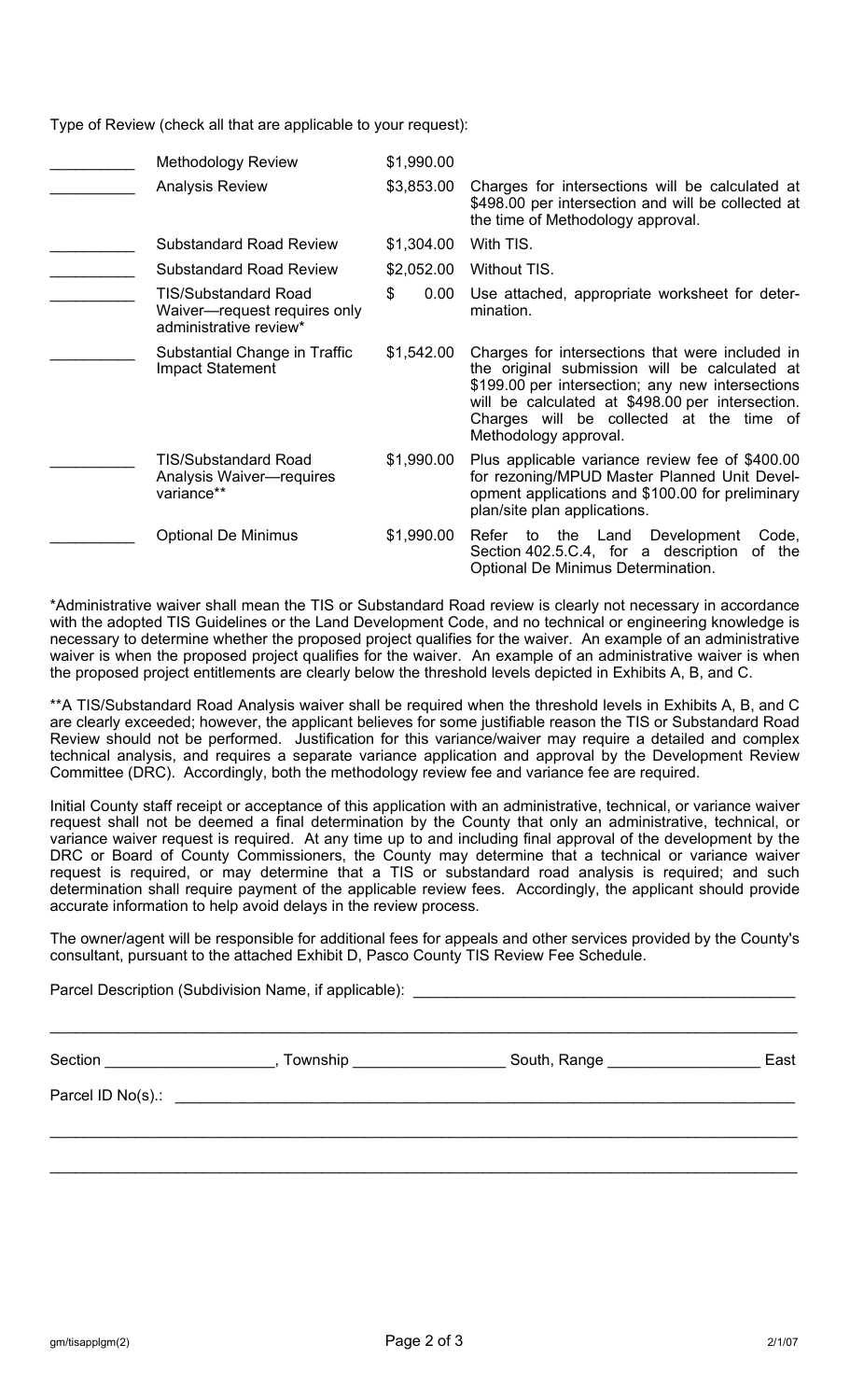**Attach the following items to this application** (if **ALL** items are not received, the application will be deemed incomplete and the package will be returned):

- Proposed methodology statement.
- Location map.
- Concept plan showing proposed access points to property and surrounding roadway network.
- Notarized Agent of Record Letter, if applicable (see attached).

### **Please check the type of approval requested and specify whether the request is in conjunction with a new plan or is an amendment to an already approved plan:**

| <b>Initial Certificate of Capacity</b>                                     | <b>Final Certificate of Capacity</b>                                                 |
|----------------------------------------------------------------------------|--------------------------------------------------------------------------------------|
| DRI                                                                        | Nonresidential Development                                                           |
| Rezoning                                                                   | Residential Development not Requiring<br><b>Subdivision Plat</b>                     |
| <b>Preliminary Site Plan</b>                                               | <b>Residential Subdivision into More Than</b><br>One Dwelling Unit Per Lot           |
| <b>Preliminary Plans</b>                                                   | Final Plat Approval For Residential Sub-<br>divisions into One Dwelling Unit Per Lot |
| Nonresidential Subdivision                                                 | Final Plat Approval For Residential Sub-<br>divisions into One Dwelling Per Lot      |
| Residential Subdivision into More<br>Than One Dwelling Unit Per Lot        | <b>Public School Preliminary/Construction</b><br>Plan approval                       |
| <b>Public School Comprehensive</b><br><b>Plan Consistency Review</b>       |                                                                                      |
| <b>Nonconcurrency TIS (see Land Develop-</b><br>ment Code 618, Appendix A) |                                                                                      |
| <b>Access Management TIS</b>                                               |                                                                                      |
| <b>Substandard Road Review</b>                                             |                                                                                      |

\_\_\_\_\_\_\_ Both

**FEES**: Please make checks payable to the Pasco County Board of County Commissioners.

Estimated Fee: \$\_\_\_\_\_\_\_\_\_\_\_\_\_\_\_\_\_\_\_\_\_\_\_\_ (see Exhibit D, Pasco County TIS Review Fee Schedule)

#### \_\_\_\_\_\_\_\_\_\_\_\_\_\_\_\_\_\_\_\_\_\_\_\_\_\_\_\_\_\_\_\_\_\_\_\_\_\_\_\_\_\_\_\_\_\_\_\_\_\_\_\_\_\_\_\_\_\_\_\_\_\_\_\_\_\_\_\_\_\_\_\_\_\_\_\_\_\_\_\_\_\_\_\_\_\_\_\_ OWNER'S/REPRESENTATIVE'S SIGNATURE

#### \_\_\_\_\_\_\_\_\_\_\_\_\_\_\_\_\_\_\_\_\_\_\_\_\_\_\_\_\_\_\_\_\_\_\_\_\_\_\_\_\_\_\_\_\_\_\_\_\_\_\_\_\_\_\_\_\_\_\_\_\_\_\_\_\_\_\_\_\_\_\_\_\_\_\_\_\_\_\_\_\_\_\_\_\_\_\_\_ OWNER'S/REPRESENTATIVE'S NAME (PLEASE PRINT)

**Upon receipt of this application, the County will notify the applicant(s) of the County consultant who will review the submitted documents (methodology statement and/or traffic study). Review timelines, set forth in Section 16 of the guidelines, will not begin until the County consultant receives the documents from the County.** 

The applicant(s) shall ensure that the consultant does not prepare a traffic study without an approved methodology statement signed by the appropriate County consultant.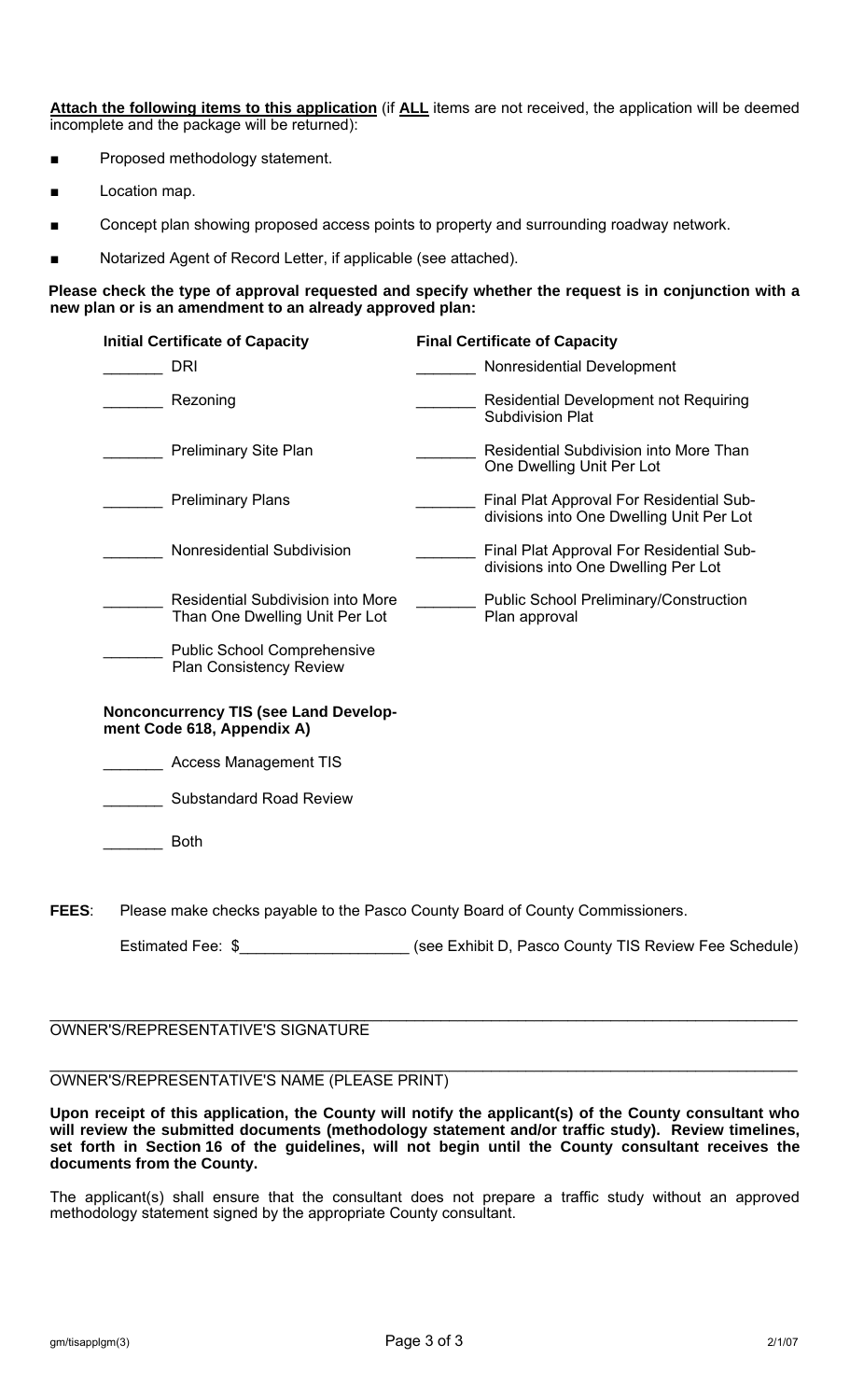# **QUESTIONNAIRE**

If the question does not apply, state N/A.

- 1. Is this development part of a Development of Regional Impact (DRI)? If so, provide the name of the DRI.
- 2. Is this development contiguous or nearby (within one-quarter mile) of another development, parcel of land, lot, or tract that is developed by the same or a related development or landowner?
- 3. Is this development part of the same zoning plan, preliminary plan/preliminary site plan, plat, or other unified or common plan of development (refer to Land Development Code, Section 402.5.C.5.B)? If yes, answer Question No. 4.
- 4. Was any portion or all of the parcels of land, lots, or tracts legally subdivided prior to June 4, 2004? If yes, provide parcel identification number(s).
- 5. Total proposed development entitlements; i.e., number of residential units, square footage of commercial, number of rooms for lodging, etc. Refer to the attached Exhibits A, B, or C of the TIS Application for description of land uses (if not on exhibits, use attached ITE Land Use Codes and Descriptions). If the answer to Question No. 2 or Question No. 3 above is yes, provide the total of all developments, including already built or approved portions in addition to the proposed development submitted as part of this application, but exclude any parcels identified in Question No. 4 above.
- 6. Has a traffic study previously been submitted for this development? If so, was the traffic study submitted after June 4, 1999? Please submit a copy of the traffic study.
- 7. Are the proposed entitlements of all development at or below the size of de minimus development as shown on Exhibit A (see attached)? If yes, skip Question Nos. 8, 9, and 10; the project is exempt from Substandard Road Analysis and TIS.
- 8. Are the proposed entitlements of all development at or below the size of de minimus development as shown on Exhibit B (see attached)? If yes, skip Question Nos. 9 and 10; the project is exempt from TIS. The Substandard Section of the TIS Guidelines may still be applicable.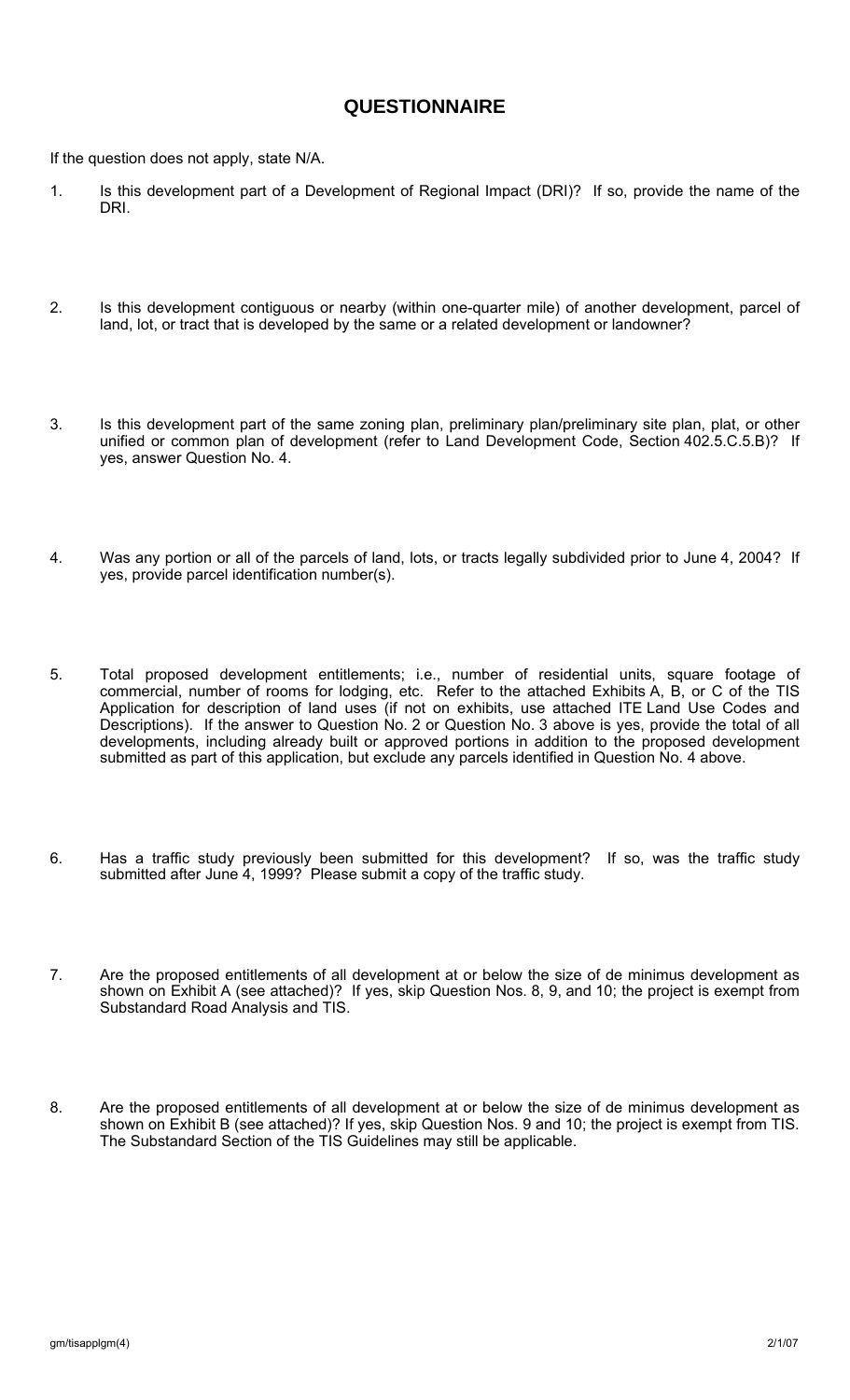- 9. Are the proposed entitlements of all developments at or below the size of de minimus development as shown on Exhibit C (see attached)? If yes, skip Question No. 10; the project is exempt from TIS unless the project has a direct connection (refer to Land Development Code, Section 402.05.C.A) to a critical or near critical road (refer to attached Non-De Minimus Roadway List). The Substandard Section of the TIS Guidelines may still applicable.
- 10. Are the proposed entitlements of all developments above the size of de minimus development as shown on Exhibit C (see attached)? If yes, the project is subject to the TIS Guidelines. The Substandard Section of the TIS Guidelines may still be applicable.
- 11. Were there any prior building(s) on the development site on or after January 1, 1985? If yes, identify the most recent use, units, and square footage.
- 12. If this is an amendment to a previously approved plan, please describe the nature of the amendment that may relate to traffic issues; i.e., adding commercial or residential (by how much), changing uses (by how much), and/or changing access location?

\_\_\_\_\_\_\_\_\_\_\_\_\_\_\_\_\_\_\_\_\_\_\_\_\_\_\_\_\_\_\_\_\_\_\_\_\_\_\_\_\_\_\_\_\_\_\_\_\_\_\_\_\_\_\_\_\_\_\_\_\_\_\_\_\_\_\_\_\_\_\_\_\_\_\_\_\_\_\_\_\_\_\_\_\_\_\_\_

\_\_\_\_\_\_\_\_\_\_\_\_\_\_\_\_\_\_\_\_\_\_\_\_\_\_\_\_\_\_\_\_\_\_\_\_\_\_\_\_\_\_\_\_\_\_\_\_\_\_\_\_\_\_\_\_\_\_\_\_\_\_\_\_\_\_\_\_\_\_\_\_\_\_\_\_\_\_\_\_\_\_\_\_\_\_\_\_

\_\_\_\_\_\_\_\_\_\_\_\_\_\_\_\_\_\_\_\_\_\_\_\_\_\_\_\_\_\_\_\_\_\_\_\_\_\_\_\_\_\_\_\_\_\_\_\_\_\_\_\_\_\_\_\_\_\_\_\_\_\_\_\_\_\_\_\_\_\_\_\_\_\_\_\_\_\_\_\_\_\_\_\_\_\_\_\_

\_\_\_\_\_\_\_\_\_\_\_\_\_\_\_\_\_\_\_\_\_\_\_\_\_\_\_\_\_\_\_\_\_\_\_\_\_\_\_\_\_\_\_\_\_\_\_\_\_\_\_\_\_\_\_\_\_\_\_\_\_\_\_\_\_\_\_\_\_\_\_\_\_\_\_\_\_\_\_\_\_\_\_\_\_\_\_\_

\_\_\_\_\_\_\_\_\_\_\_\_\_\_\_\_\_\_\_\_\_\_\_\_\_\_\_\_\_\_\_\_\_\_\_\_\_\_\_\_\_\_\_\_\_\_\_\_\_\_\_\_\_\_\_\_\_\_\_\_\_\_\_\_\_\_\_\_\_\_\_\_\_\_\_\_\_\_\_\_\_\_\_\_\_\_\_\_

\_\_\_\_\_\_\_\_\_\_\_\_\_\_\_\_\_\_\_\_\_\_\_\_\_\_\_\_\_\_\_\_\_\_\_\_\_\_\_\_\_\_\_\_\_\_\_\_\_\_\_\_\_\_\_\_\_\_\_\_\_\_\_\_\_\_\_\_\_\_\_\_\_\_\_\_\_\_\_\_\_\_\_\_\_\_\_\_

\_\_\_\_\_\_\_\_\_\_\_\_\_\_\_\_\_\_\_\_\_\_\_\_\_\_\_\_\_\_\_\_\_\_\_\_\_\_\_\_\_\_\_\_\_\_\_\_\_\_\_\_\_\_\_\_\_\_\_\_\_\_\_\_\_\_\_\_\_\_\_\_\_\_\_\_\_\_\_\_\_\_\_\_\_\_\_\_

\_\_\_\_\_\_\_\_\_\_\_\_\_\_\_\_\_\_\_\_\_\_\_\_\_\_\_\_\_\_\_\_\_\_\_\_\_\_\_\_\_\_\_\_\_\_\_\_\_\_\_\_\_\_\_\_\_\_\_\_\_\_\_\_\_\_\_\_\_\_\_\_\_\_\_\_\_\_\_\_\_\_\_\_\_\_\_\_

\_\_\_\_\_\_\_\_\_\_\_\_\_\_\_\_\_\_\_\_\_\_\_\_\_\_\_\_\_\_\_\_\_\_\_\_\_\_\_\_\_\_\_\_\_\_\_\_\_\_\_\_\_\_\_\_\_\_\_\_\_\_\_\_\_\_\_\_\_\_\_\_\_\_\_\_\_\_\_\_\_\_\_\_\_\_\_\_

\_\_\_\_\_\_\_\_\_\_\_\_\_\_\_\_\_\_\_\_\_\_\_\_\_\_\_\_\_\_\_\_\_\_\_\_\_\_\_\_\_\_\_\_\_\_\_\_\_\_\_\_\_\_\_\_\_\_\_\_\_\_\_\_\_\_\_\_\_\_\_\_\_\_\_\_\_\_\_\_\_\_\_\_\_\_\_\_

\_\_\_\_\_\_\_\_\_\_\_\_\_\_\_\_\_\_\_\_\_\_\_\_\_\_\_\_\_\_\_\_\_\_\_\_\_\_\_\_\_\_\_\_\_\_\_\_\_\_\_\_\_\_\_\_\_\_\_\_\_\_\_\_\_\_\_\_\_\_\_\_\_\_\_\_\_\_\_\_\_\_\_\_\_\_\_\_

Use this space for any additional information: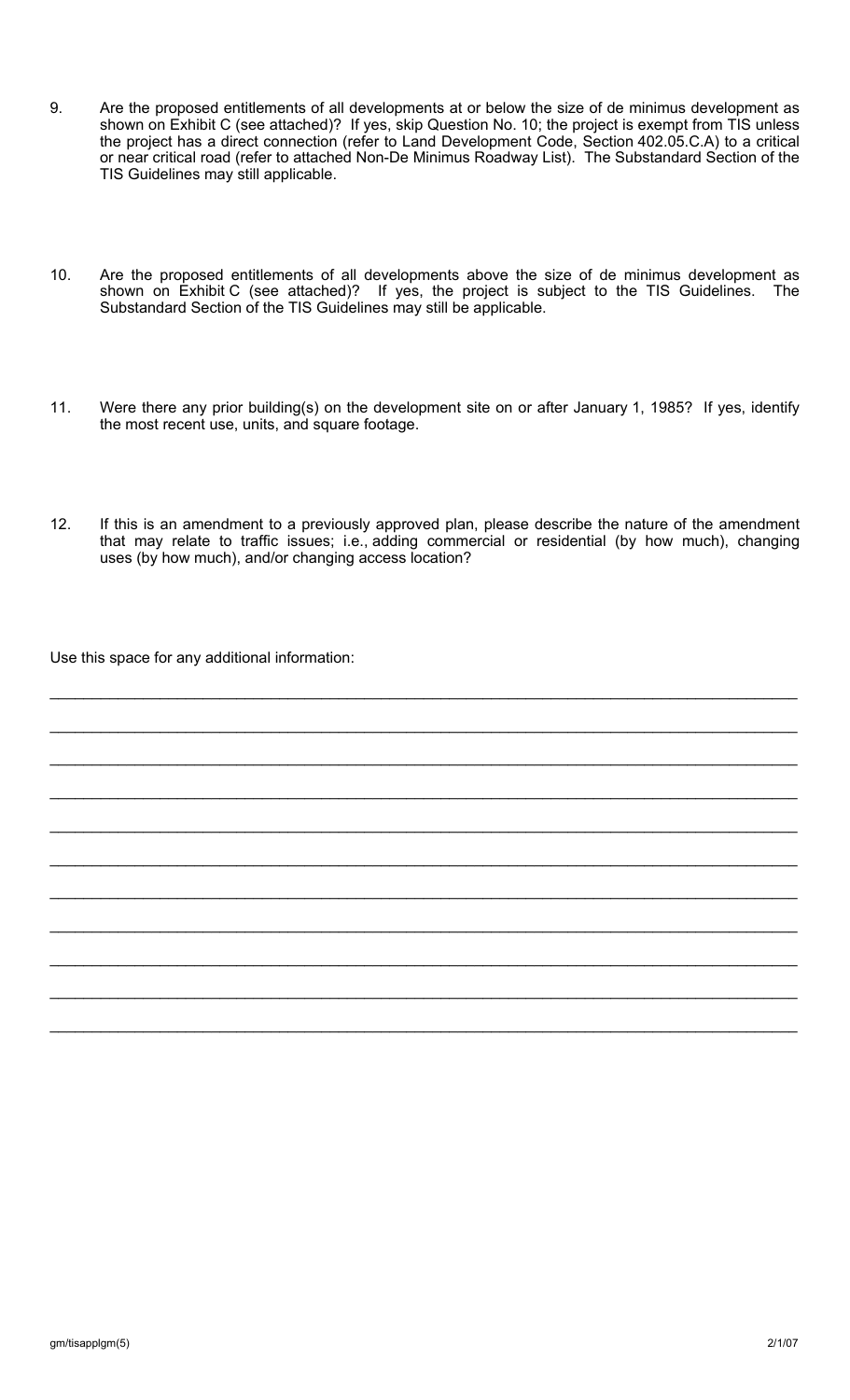## **OFFICIAL USE ONLY**

| Application No. _________________(listed from first page)                                            |                                   |
|------------------------------------------------------------------------------------------------------|-----------------------------------|
|                                                                                                      | Date: _______________             |
|                                                                                                      |                                   |
| Application Rejected on: _______________(date). Application Returned to: ___________________________ |                                   |
|                                                                                                      |                                   |
|                                                                                                      |                                   |
|                                                                                                      |                                   |
|                                                                                                      |                                   |
|                                                                                                      |                                   |
|                                                                                                      |                                   |
| Fee Collected at time of application: \$                                                             | Receipt Number___________________ |

Additional Date Fee Collected Payment For Receipt Number  $\overline{\mathbf{B}}$  $\boldsymbol{\$}$  $\boldsymbol{\$}$  $\bullet$  $\overline{\$}$ 

Comments: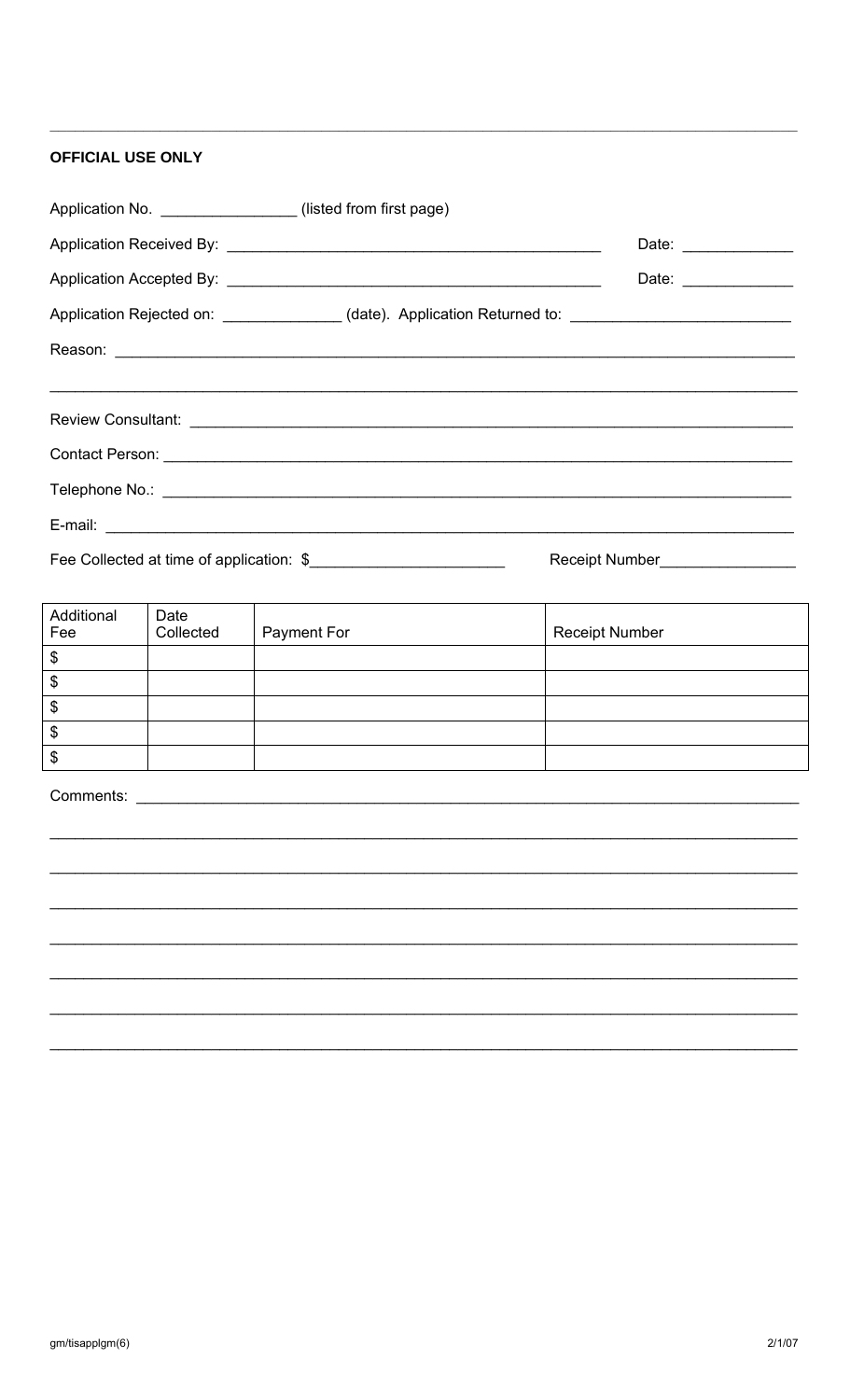# **EXHIBIT A**

# **PASCO COUNTY TIS GUIDELINES SIZE OF DEVELOPMENT THAT GENERATES 100 DAILY DRIVEWAY TRIPS**

 $\overline{\phantom{a}}$ 

| <b>Land Use</b>                                    | Trip Rate (1) | Size of Dev. | Unit               |
|----------------------------------------------------|---------------|--------------|--------------------|
| <b>RESIDENTIAL:</b>                                |               |              |                    |
| Single-Family (Detached)                           | 7.59          | 14           | DU                 |
| Multifamily (Apartments)                           | 6.30          | 16           | DU                 |
| Mobile Home Park                                   | 4.67          | 22           | DU                 |
| Age-Restricted Single-Family                       | 3.71          | 27           | DU                 |
| Congregate-Care Facility<br>(Attached)             | 2.25          | 45           | DU                 |
| Low-Rise Condominium (1 to<br>2 stories)/Townhouse | 5.20          | 20           | DU                 |
| High-Rise Condominium (3<br>or more stories)       | 4.18          | 24           | DU                 |
| <b>LODGING:</b>                                    |               |              |                    |
| Hotel                                              | 8.30          | 13           | Room               |
| Motel                                              | 5.63          | 18           | Room               |
| <b>Resort Hotel</b>                                | 5.10          | 20           | Room               |
| <b>Recreational Vehicle Park</b>                   | 3.70          | 28           | <b>RV</b><br>Space |
| <b>RECREATION:</b>                                 |               |              |                    |
| Marina                                             | 2.96          | 34           | <b>Berth</b>       |
| <b>Golf Course</b>                                 | 35.74         | 3            | Hole               |
| Miniature Golf Course                              | 3.30          | 31           | Hole               |
| <b>Movie Theaters</b>                              | 106.63        | 1            | Screen             |
| <b>General Recreation</b>                          | 2.28          | 44           | Acres              |
| Racquet Club/Health<br>Club/Spa/Dance Studio       | 14.03         | 8            | 1,000 SF           |
| <b>Bowling Alley</b>                               | 33.33         | 4            | 1,000 SF           |
| <b>Community Center</b>                            | 22.88         | 5            | 1,000 SF           |
| <b>INSTITUTIONAL:</b>                              |               |              |                    |
| Hospital                                           | 17.57         | 6            | 1,000 SF           |
| Nursing Home                                       | 2.48          | 41           | Bed                |
| <b>Elementary School</b>                           | 1.29          | 78           | Student            |
| Middle School                                      | 1.62          | 62           | Student            |
| <b>High School</b>                                 | 1.71          | 59           | Student            |
| Junior/Community College                           | 1.20          | 84           | Student            |
| University                                         | 2.38          | 43           | Student            |
| Church                                             | 9.11          | 11           | 1,000 SF           |
| Day Care                                           | 3.03          | 34           | Student            |
| Cemetery                                           | 4.73          | 22           | Acres              |
| <b>OFFICE:</b>                                     |               |              |                    |
| General Office - 50,000 SF<br>or less              | 15.65         | 7            | 1,000 SF           |
| General Office - 50,001 to<br>100,000 SF           | 14.25         | All          | 1,000 SF           |
| General Office - 100,001 to<br>200,000 SF          | 12.15         | All          | 1,000 SF           |
| General Office - 200,001 to<br>400,000 SF          | 10.36         | All          | 1,000 SF           |

| <b>Land Use</b>                                   | Trip Rate (1) | Size of Dev. | Unit     |
|---------------------------------------------------|---------------|--------------|----------|
| OFFICE (cont.):                                   |               |              |          |
| General Office - Greater than<br>400.000 SF       | 8.83          | All          | 1,000 SF |
| <b>Medical Office</b>                             | 35.95         | 3            | 1,000 SF |
| <b>Office Park</b>                                | 11.70         | 9            | 1,000 SF |
| Veterinarian Clinic                               | 32.80         | 4            | 1,000 SF |
| <b>RETAIL:</b>                                    |               |              |          |
| <b>Specialty Retail</b>                           | 49.99         | 3            | 1,000 SF |
| Shopping Center - Under<br>50,000 GSF             | 86.56         | 2            | 1,000 SF |
| Shopping Center - 50,000 to<br>200,000 GSF        | 62.81         | All          | 1,000 SF |
| Shopping Center - 200,001<br>to 400,000 GSF       | 46.23         | All          | 1,000 SF |
| Shopping Center - 400,001<br>to 600,000 GSF       | 38.66         | All          | 1,000 SF |
| Shopping Center - 600,001<br>to 800,000 GSF       | 34.37         | All          | 1,000 SF |
| Shopping Center - Greater<br>than 800,000 GSF     | 30.33         | All          | 1,000 SF |
| Pharmacy/Drug Store with<br>Drive-Through         | 95.21         | 2            | 1,000 SF |
| Home Improvement<br>Superstore                    | 29.80         | 4            | 1,000 SF |
| Hardware/Paint                                    | 51.29         | 2            | 1,000 SF |
| <b>Quality Restaurant</b>                         | 91.10         | 2            | 1,000 SF |
| High-Turnover Restaurant                          | 126.50        | 1            | 1,000 SF |
| <b>Fast Food Restaurant with</b><br>Drive-Through | 522.62        | All          | 1,000 SF |
| <b>Gasoline Station</b>                           | 168.56        | 1            | Fuel POS |
| Quick-Lube                                        | 40.00         | 3            | Bays     |
| Auto Repair or Body Shop                          | 30.09         | 4            | 1,000 SF |
| Self-Service Car Wash                             | 108.00        | 1            | Bay      |
| <b>Tire Store</b>                                 | 24.87         | 5            | 1,000 SF |
| <b>New/Used Auto Sales</b>                        | 32.93         | 4            | 1,000 SF |
| Supermarket                                       | 103.38        | 1            | 1,000 SF |
| Convenience Store with Gas<br>Pumps               | 803.24        | All          | 1,000 SF |
| <b>Furniture Store</b>                            | 5.06          | 20           | 1,000 SF |
| Bank/Savings Drive-In                             | 281.55        | All          | 1,000 SF |
| Convenience/Gasoline/Fast-<br>Food Store          | 984.59        | All          | 1,000 SF |
| <b>INDUSTRY:</b>                                  |               |              |          |
| General Light Industrial                          | 6.97          | 15           | 1,000 SF |
| General Heavy Industrial                          | 1.50          | 67           | 1,000 SF |
| <b>Industrial Park</b>                            | 6.96          | 15           | 1,000 SF |
| Manufacturing                                     | 3.82          | 27           | 1,000 SF |
| Warehouse                                         | 4.96          | 21           | 1,000 SF |
| Miniwarehouse                                     | 2.50          | 41           | 1,000 SF |
| High-Cube Warehouse                               | 1.20          | 84           | 1,000 SF |
| Airport Hangar                                    | 4.96          | 21           | 1,000 SF |

#### **NOTE: For land uses not listed herein, either the** *ITE Trip Generation Handbook***, latest edition, or other trip-generation studies as approved by the County shall be used.**

**Source: Pasco County 2006 Transportation Impact Fee Update Study Summary Report.**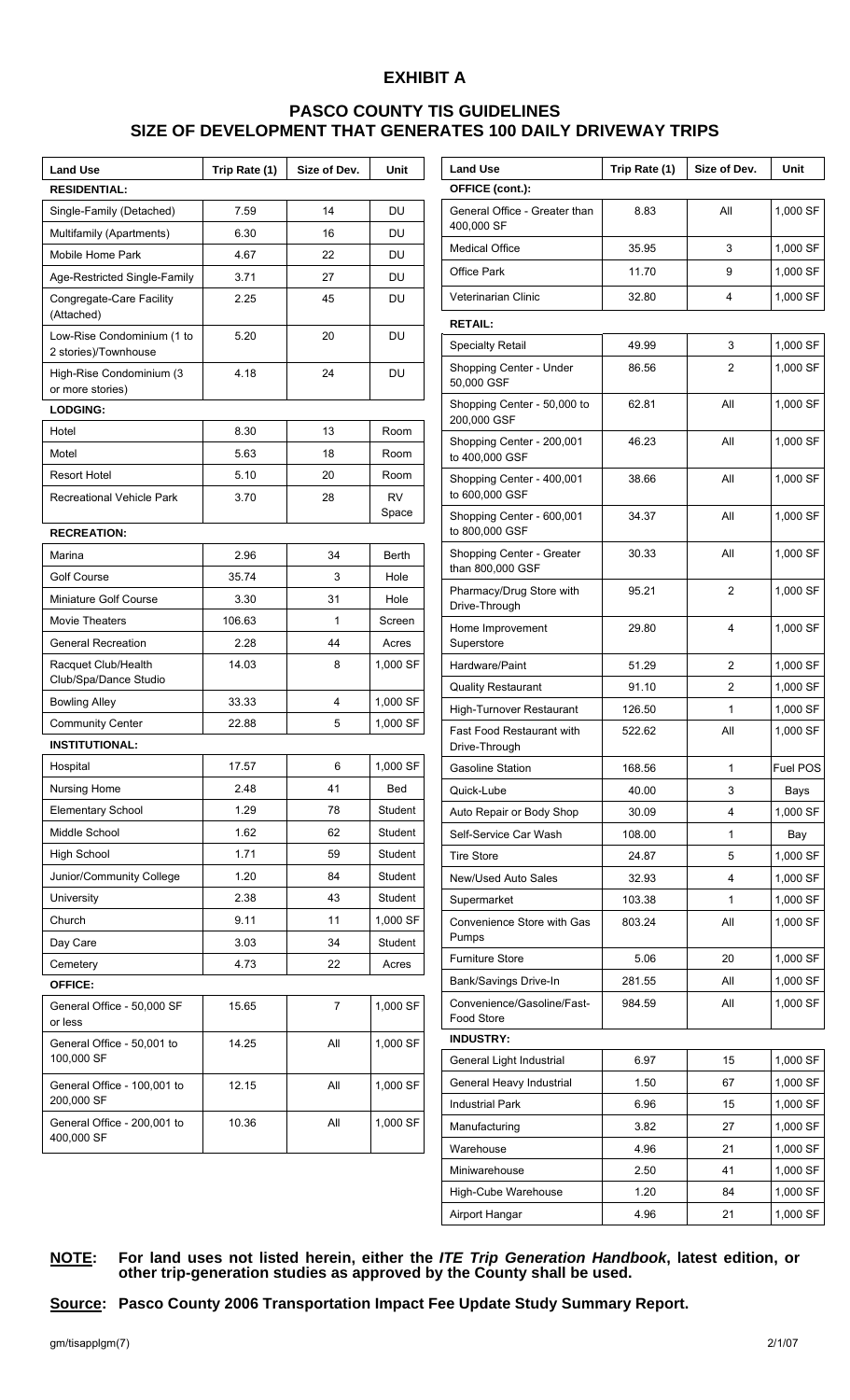## **EXHIBIT B**

## **PASCO COUNTY TIS GUIDELINES SIZE OF DEVELOPMENT THAT GENERATES 600 DAILY DRIVEWAY TRIPS**

| <b>Land Use</b>                                    | Trip Rate (1) | Size of Dev. | Unit         |
|----------------------------------------------------|---------------|--------------|--------------|
| <b>RESIDENTIAL:</b>                                |               |              |              |
| Single-Family (Detached)                           | 7.59          | 80           | DU           |
| Multifamily (Apartments)                           | 6.30          | 96           | DU           |
| Mobile Home Park                                   | 4.67          | 129          | DU           |
| Age-Restricted Single-Family                       | 3.71          | 162          | DU           |
| Congregate-Care Facility<br>(Attached)             | 2.25          | 267          | DU           |
| Low-Rise Condominium (1 to<br>2 stories)/Townhouse | 5.20          | 116          | DU           |
| High-Rise Condominium<br>(3 or more stories)       | 4.18          | 114          | DU           |
| <b>LODGING:</b>                                    |               |              |              |
| Hotel                                              | 8.30          | 73           | Room         |
| Motel                                              | 5.63          | 107          | Room         |
| <b>Resort Hotel</b>                                | 5.10          | 118          | Room         |
| <b>Recreational Vehicle Park</b>                   | 3.70          | 163          | RV<br>Space  |
| <b>RECREATION:</b>                                 |               |              |              |
| Marina                                             | 2.96          | 203          | <b>Berth</b> |
| <b>Golf Course</b>                                 | 35.74         | 17           | Hole         |
| Miniature Golf Course                              | 3.30          | 182          | Hole         |
| <b>Movie Theaters</b>                              | 106.63        | 6            | Screen       |
| <b>General Recreation</b>                          | 2.28          | 264          | Acres        |
| Racquet Club/Health<br>Club/Spa/Dance Studio       | 14.03         | 43           | 1,000 SF     |
| <b>Bowling Alley</b>                               | 33.33         | 19           | 1,000 SF     |
| <b>Community Center</b>                            | 22.88         | 27           | 1,000 SF     |
| <b>INSTITUTIONAL:</b>                              |               |              |              |
| Hospital                                           | 17.57         | 35           | 1,000 SF     |
| Nursing Home                                       | 2.48          | 242          | Bed          |
| <b>Elementary School</b>                           | 1.29          | 466          | Student      |
| Middle School                                      | 1.62          | 371          | Student      |
| High School                                        | 1.71          | 351          | Student      |
| Junior/Community College                           | 1.20          | 501          | Student      |
| University                                         | 2.38          | 253          | Student      |
| Church                                             | 9.11          | 66           | 1,000 SF     |
| Day Care                                           | 3.03          | 199          | Student      |
| Cemetery                                           | 4.73          | 127          | Acres        |
| <b>OFFICE:</b>                                     |               |              |              |
| General Office - 50,000 SF<br>or less              | 15.65         | 39           | 1,000 SF     |
| General Office - 50,001 to<br>100,000 SF           | 14.25         | All          | 1,000 SF     |
| General Office - 100,001 to<br>200,000 SF          | 12.15         | All          | 1,000 SF     |
| General Office - 200,001 to<br>400,000 SF          | 10.36         | All          | 1,000 SF     |

| <b>Land Use</b>                               | Trip Rate (1) | Size of Dev. | Unit     |
|-----------------------------------------------|---------------|--------------|----------|
| OFFICE (cont.):                               |               |              |          |
| General Office - Greater than<br>400.000 SF   | 8.83          | All          | 1,000 SF |
| <b>Medical Office</b>                         | 35.95         | 17           | 1,000 SF |
| <b>Office Park</b>                            | 11.70         | 52           | 1,000 SF |
| Veterinarian Clinic                           | 32.80         | 19           | 1,000 SF |
| <b>RETAIL:</b>                                |               |              |          |
| <b>Specialty Retail</b>                       | 49.99         | 13           | 1,000 SF |
| Shopping Center - Under<br>50,000 GSF         | 86.56         | 7            | 1,000 SF |
| Shopping Center - 50,000 to<br>200,000 GSF    | 62.81         | All          | 1,000 SF |
| Shopping Center - 200,001<br>to 400,000 GSF   | 46.23         | All          | 1,000 SF |
| Shopping Center - 400,001<br>to 600,000 GSF   | 38.66         | All          | 1,000 SF |
| Shopping Center - 600,001<br>to 800,000 GSF   | 34.37         | All          | 1,000 SF |
| Shopping Center - Greater<br>than 800,000 GSF | 30.33         | All          | 1,000 SF |
| Pharmacy/Drug Store with<br>Drive-Through     | 95.21         | 7            | 1,000 SF |
| Home Improvement<br>Superstore                | 29.80         | 21           | 1,000 SF |
| Hardware/Paint                                | 51.29         | 12           | 1,000 SF |
| <b>Quality Restaurant</b>                     | 91.10         | 7            | 1,000 SF |
| High-Turnover Restaurant                      | 126.50        | 5            | 1,000 SF |
| Fast Food Restaurant with<br>Drive-Through    | 522.62        | 2            | 1,000 SF |
| Gasoline Station                              | 168.56        | 4            | Fuel POS |
| Quick-Lube                                    | 40.00         | 16           | Bays     |
| Auto Repair or Body Shop                      | 30.09         | 20           | 1,000 SF |
| Self-Service Car Wash                         | 108.00        | 6            | Bay      |
| <b>Tire Store</b>                             | 24.87         | 25           | 1,000 SF |
| <b>New/Used Auto Sales</b>                    | 32.93         | 19           | 1,000 SF |
| Supermarket                                   | 103.38        | 6            | 1,000 SF |
| Convenience Store with Gas<br>Pumps           | 803.24        | 1            | 1,000 SF |
| <b>Furniture Store</b>                        | 5.06          | 119          | 1,000 SF |
| Bank/Savings Drive-In                         | 281.55        | 3            | 1,000 SF |
| Convenience/Gasoline/Fast-<br>Food Store      | 984.59        | 1            | 1,000 SF |
| <b>INDUSTRY:</b>                              |               |              |          |
| General Light Industrial                      | 6.97          | 87           | 1,000 SF |
| General Heavy Industrial                      | 1.50          | 401          | 1,000 SF |
| <b>Industrial Park</b>                        | 6.96          | 87           | 1,000 SF |
| Manufacturing                                 | 3.82          | 158          | 1,000 SF |
| Warehouse                                     | 4.96          | 121          | 1,000 SF |
| Miniwarehouse                                 | 2.50          | 241          | 1,000 SF |
| High-Cube Warehouse                           | 1.20          | 501          | 1,000 SF |
| Airport Hangar                                | 4.96          | 121          | 1,000 SF |

**NOTE: For land uses not listed herein, either the** *ITE Trip Generation Handbook***, latest edition, or other trip-generation studies as approved by the County shall be used.** 

**Source: Pasco County 2006 Transportation Impact Fee Update Study Summary Report.**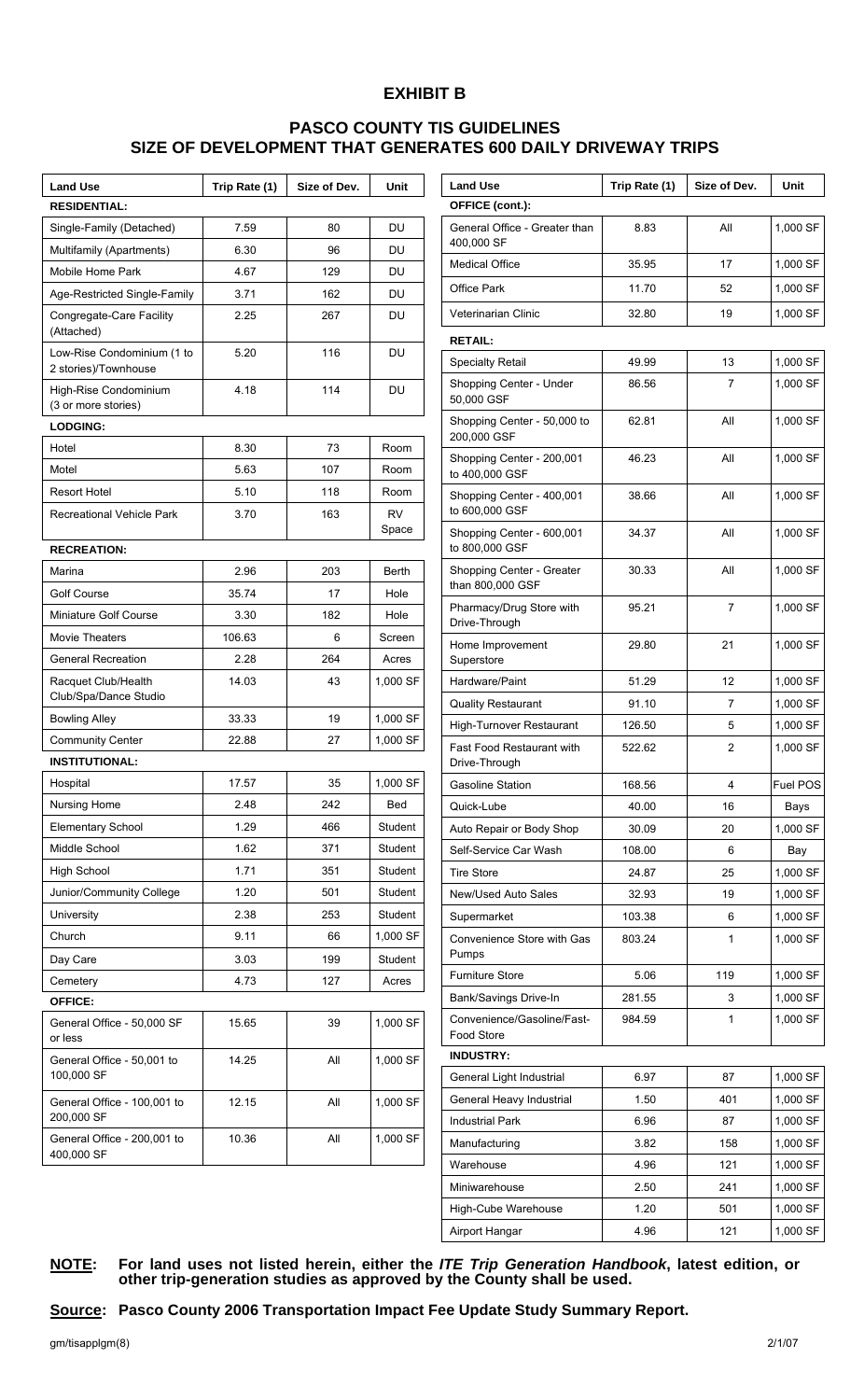# **EXHIBIT C**

# **PASCO COUNTY TIS GUIDELINES SIZE OF DEVELOPMENT THAT GENERATES 1,200 DAILY DRIVEWAY TRIPS**

| <b>Land Use</b>                                    | Trip Rate (1) | Size of Dev. | Unit               |
|----------------------------------------------------|---------------|--------------|--------------------|
| <b>RESIDENTIAL:</b>                                |               |              |                    |
| Single-Family (Detached)                           | 7.59          | 159          | DU                 |
| Multifamily (Apartments)                           | 6.30          | 191          | DU                 |
| Mobile Home Park                                   | 4.67          | 257          | DU                 |
| Age-Restricted Single-Family                       | 3.71          | 324          | DU                 |
| Congregate-Care Facility<br>(Attached)             | 2.25          | 534          | DU                 |
| Low-Rise Condominium (1 to<br>2 stories)/Townhouse | 5.20          | 231          | DU                 |
| High-Rise Condominium<br>(3 or more stories)       | 4.18          | 288          | DU                 |
| <b>RECREATION:</b>                                 |               |              |                    |
| Hotel                                              | 8.30          | 145          | Room               |
| Motel                                              | 5.63          | 214          | Room               |
| <b>Resort Hotel</b>                                | 5.10          | 236          | Room               |
| <b>Recreational Vehicle Park</b>                   | 3.70          | 325          | <b>RV</b><br>Space |
| <b>INSTITUTIONAL:</b>                              |               |              |                    |
| Marina                                             | 2.96          | 406          | <b>Berth</b>       |
| Golf Course                                        | 35.74         | 34           | Hole               |
| Miniature Golf Course                              | 3.30          | 364          | Hole               |
| <b>Movie Theaters</b>                              | 106.63        | 12           | Screen             |
| <b>General Recreation</b>                          | 2.28          | 527          | Acres              |
| Racquet Club/Health<br>Club/Spa/Dance Studio       | 14.03         | 86           | 1,000 SF           |
| <b>Bowling Alley</b>                               | 33.33         | 37           | 1,000 SF           |
| <b>Community Center</b>                            | 22.88         | 53           | 1,000 SF           |
| <b>INSTITUTIONAL:</b>                              |               |              |                    |
| Hospital                                           | 17.57         | 69           | 1,000 SF           |
| Nursing Home                                       | 2.48          | 484          | Bed                |
| <b>Elementary School</b>                           | 1.29          | 931          | Student            |
| Middle School                                      | 1.62          | 741          | Student            |
| <b>High School</b>                                 | 1.71          | 702          | Student            |
| Junior/Community College                           | 1.20          | 1,001        | Student            |
| University                                         | 2.38          | 505          | Student            |
| Church                                             | 9.11          | 132          | 1,000 SF           |
| Day Care                                           | 3.03          | 397          | Student            |
| Cemetery                                           | 4.73          | 254          | Acres              |
| <b>OFFICE:</b>                                     |               |              |                    |
| General Office - 50,000 SF<br>or less              | 15.65         | None         | 1,000 SF           |
| General Office - 50,001 to<br>100,000 SF           | 14.25         | 85           | 1,000 SF           |
| General Office - 100,001 to<br>200,000 SF          | 12.15         | All          | 1,000 SF           |
| General Office - 200,001 to<br>400,000 SF          | 10.36         | All          | 1,000 SF           |

| <b>Land Use</b>                                   | Trip Rate (1) | Size of Dev. | Unit     |
|---------------------------------------------------|---------------|--------------|----------|
| OFFICE (cont.):                                   |               |              |          |
| General Office - Greater than<br>400,000 SF       | 8.83          | All          | 1,000 SF |
| <b>Medical Office</b>                             | 35.95         | 34           | 1,000 SF |
| <b>Office Park</b>                                | 11.70         | 103          | 1,000 SF |
| Veterinarian Clinic                               | 32.80         | 37           | 1,000 SF |
| <b>RETAIL:</b>                                    |               |              |          |
| <b>Specialty Retail</b>                           | 49.99         | 25           | 1,000 SF |
| Shopping Center - Under<br>50,000 GSF             | 86.56         | 14           | 1,000 SF |
| Shopping Center - 50,000 to<br>200,000 GSF        | 62.81         | All          | 1,000 SF |
| Shopping Center - 200,001<br>to 400,000 GSF       | 46.23         | Αll          | 1,000 SF |
| Shopping Center - 400,001<br>to 600,000 GSF       | 38.66         | All          | 1,000 SF |
| Shopping Center - 600,001<br>to 800,000 GSF       | 34.37         | All          | 1,000 SF |
| Shopping Center - Greater<br>than 800,000 GSF     | 30.33         | All          | 1,000 SF |
| Pharmacy/Drug Store with<br>Drive-Through         | 95.21         | 13           | 1,000 SF |
| Home Improvement<br>Superstore                    | 29.80         | 41           | 1,000 SF |
| Hardware/Paint                                    | 51.29         | 24           | 1,000 SF |
| <b>Quality Restaurant</b>                         | 91.10         | 14           | 1,000 SF |
| High-Turnover Restaurant                          | 126.50        | 10           | 1,000 SF |
| <b>Fast Food Restaurant with</b><br>Drive-Through | 522.62        | 3            | 1,000 SF |
| <b>Gasoline Station</b>                           | 168.56        | 8            | Fuel POS |
| Quick-Lube                                        | 40.00         | 31           | Bays     |
| Auto Repair or Body Shop                          | 30.09         | 40           | 1,000 SF |
| Self-Service Car Wash                             | 108.00        | 12           | Bay      |
| <b>Tire Store</b>                                 | 24.87         | 49           | 1,000 SF |
| New/Used Auto Sales                               | 32.93         | 37           | 1,000 SF |
| Supermarket                                       | 103.38        | 12           | 1,000 SF |
| Convenience Store with Gas<br>Pumps               | 803.24        | 2            | 1,000 SF |
| Furniture Store                                   | 5.06          | 238          | 1,000 SF |
| Bank/Savings Drive-In                             | 281.55        | 5            | 1,000 SF |
| Convenience/Gasoline/Fast-<br>Food Store          | 984.59        | 2            | 1,000 SF |
| <b>INDUSTRY:</b>                                  |               |              |          |
| General Light Industrial                          | 6.97          | 173          | 1,000 SF |
| General Heavy Industrial                          | 1.50          | 801          | 1,000 SF |
| <b>Industrial Park</b>                            | 6.96          | 173          | 1,000 SF |
| Manufacturing                                     | 3.82          | 315          | 1,000 SF |
| Warehouse                                         | 4.96          | 242          | 1,000 SF |
| Miniwarehouse                                     | 2.50          | 481          | 1,000 SF |
| High-Cube Warehouse                               | 1.20          | 1,001        | 1,000 SF |
| Airport Hangar                                    | 4.96          | 242          | 1,000 SF |

## **NOTE: For land uses not listed herein, either the** *ITE Trip Generation Handbook***, latest edition, or other trip-generation studies as approved by the County shall be used.**

**Source: Pasco County 2006 Transportation Impact Fee Update Study Summary Report.**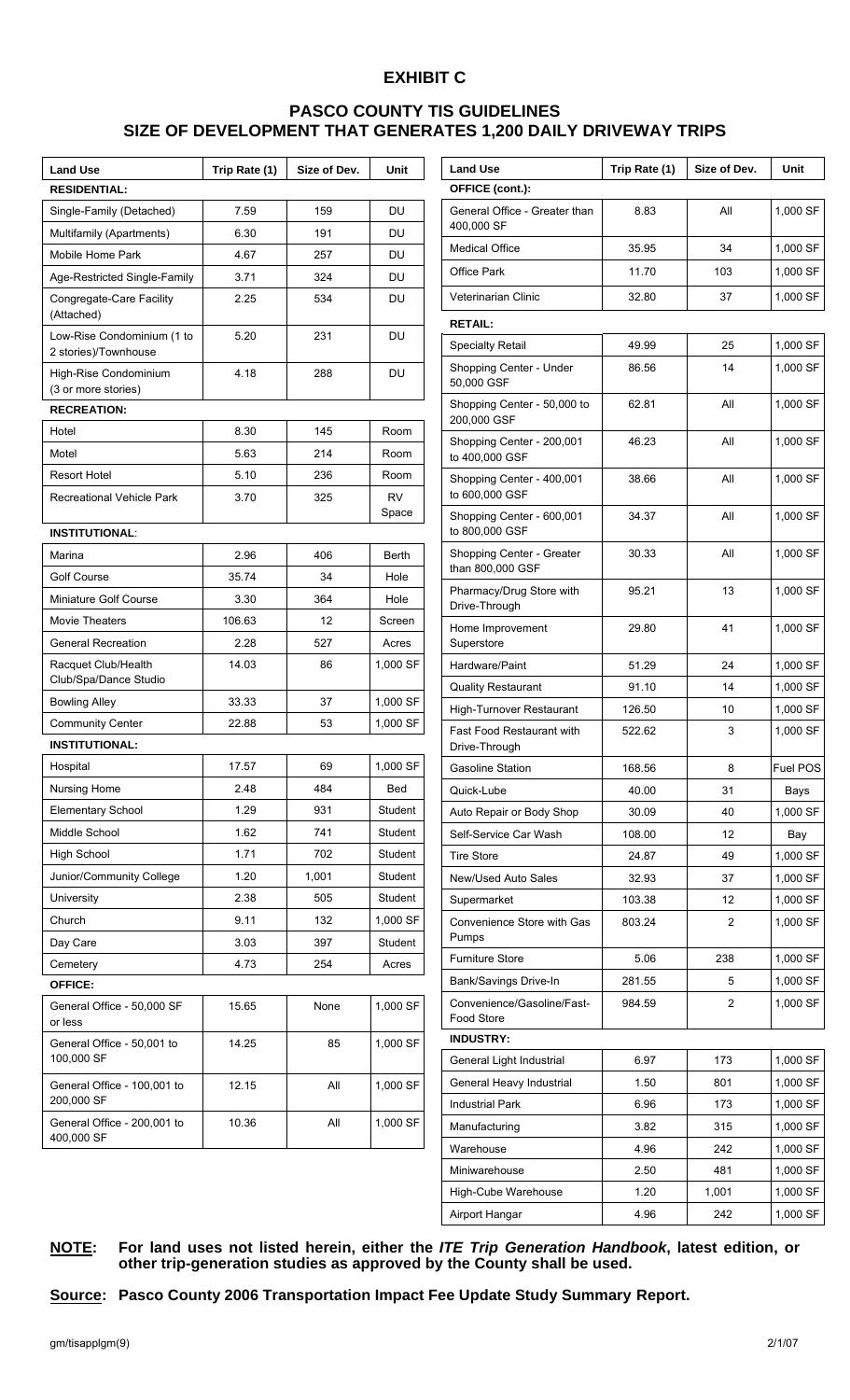## **EXHIBIT D**

## **PASCO COUNTY TRAFFIC IMPACT STUDY REVIEW FEE SCHEDULE (Effective December 1, 2006)**

Fees will be paid incrementally as the development proceeds: Methodology Review, Analysis Review, and Sufficiency Reviews. A Substandard Road Review may be required if the development does not have ready access to standard roads. Fees for appeals, additional meetings, or other optional services are also provided below.

#### **Methodology Review and De Minimus Review Requiring Technical Analysis: \$1,990.00 (\$1,730.00, Plus 15 Percent County Administrative Fee)**

Methodology Review includes review of a submitted methodology statement, including the review of a submitted trip generation estimate, distribution, assignment, a de minimus determination, written approval/comments on a proposed methodology statement, written confirmation of a resubmitted, amended methodology statement, and one meeting in Pasco County, if needed.

#### **Analysis Review: \$3,853.00 (\$3,350.00, Plus 15 Percent County Administrative Fee), Plus \$498.00 X Number of Intersections Studied (\$433.00 Plus 15 Percent County Administrative Fee), the Total Amount Includes Two Rounds of Sufficiency Review**

Example fee calculation for TIS with five intersections:  $$3,853.00 + $498.00 \times 5 = $6,343.00$ 

NOTE: Section 17 of the TIS Guidelines requires the applicant's consultant to include a statement of the number of intersections studied on the second page of the Traffic Analysis Report for the purpose of computing the appropriate review fee.

Review of the submitted traffic analysis includes field visit to site, confirmation of trip generation, special trip generation and/or trip length study, distribution, and assignment, confirmation of committed improvements, review of traffic volume data collected/assembled, review of traffic growth analysis, review of off-site roadway operations and capacity analysis, review of site access and circulation, neighborhood traffic intrusion issues, any necessary improvement proposals and associated cost estimates, and preparation and review of up to two rounds of "sufficiency" comments/questions and/or recommended conditions of approval.

#### **Substantial Change In Traffic Impact Statement: \$1,542.00 (\$1,340.00, Plus 15 Percent County Admin**istrative Fee), Plus \$199.00 X Original Number of Intersections Studied (\$173.00 Plus 15 Percent **County Administrative Fee), Plus \$498.00 X Number of New Intersections Studied (\$433.00 Plus 15 Percent County Administrative Fee)**

If the applicant changes the proposed land uses or quantities, changes the distribution or assignment of site traffic, or background traffic volume estimates in a way that requires re-review of issues and analyses already reviewed, an additional fee of 40 percent of the original Analysis Review Fee; e.g., 40 percent of the \$6,343.00 in the example above, will be charged. If there are additional intersections not previously reviewed that need to be reviewed, the full review fee of \$498.00 for each intersection (\$433.00 X 15 percent) will be assessed. Therefore, the total bill would be 40 percent of the original fee, plus any added intersections.

### **Review of Proportionate-Share/Conditions of Approval: \$2,185.00 (\$1,900.00, Plus 15 Percent County Administrative Fee)**

Review of initial proportionate-share computation (costs and proportions) review of one resubmittal, and proposed recommended conditions of approval.

### **Substandard Road Review (If Undertaken With No Traffic Impact Study): \$2,052.00 (\$1,784.00, Plus 15 Percent County Administrative Fee.) (If Undertaken With Traffic Impact Study) \$1,304.00 (\$1,134.00, Plus 15 Percent County Administrative Fee.)**

The consultant will review the submitted substandard road statement and analysis, contact the County Engineer to request information regarding known deficient conditions in the area, undertake a field visit to gather data and review the impacted road network, document his analysis, and prepare a letter-report summarizing his findings.

## **Analysis Waiver (Requires Variance): \$1,990.00 (\$1,730.00, plus 15 Percent County Administrative Fee)**

A variance waiver shall be required when the applicable threshold levels are clearly exceeded; however, the applicant believes for some justifiable reason that an analysis should not be performed. Justification for this variance waiver may require a detailed and complex technical analysis and requires a separate variance application and approval by the DRC. Normal variance fees (\$400.00 for rezonings/MPUD Master Planned Unit Development applications or \$100.00 for preliminary plan/site plan applications) are still applicable.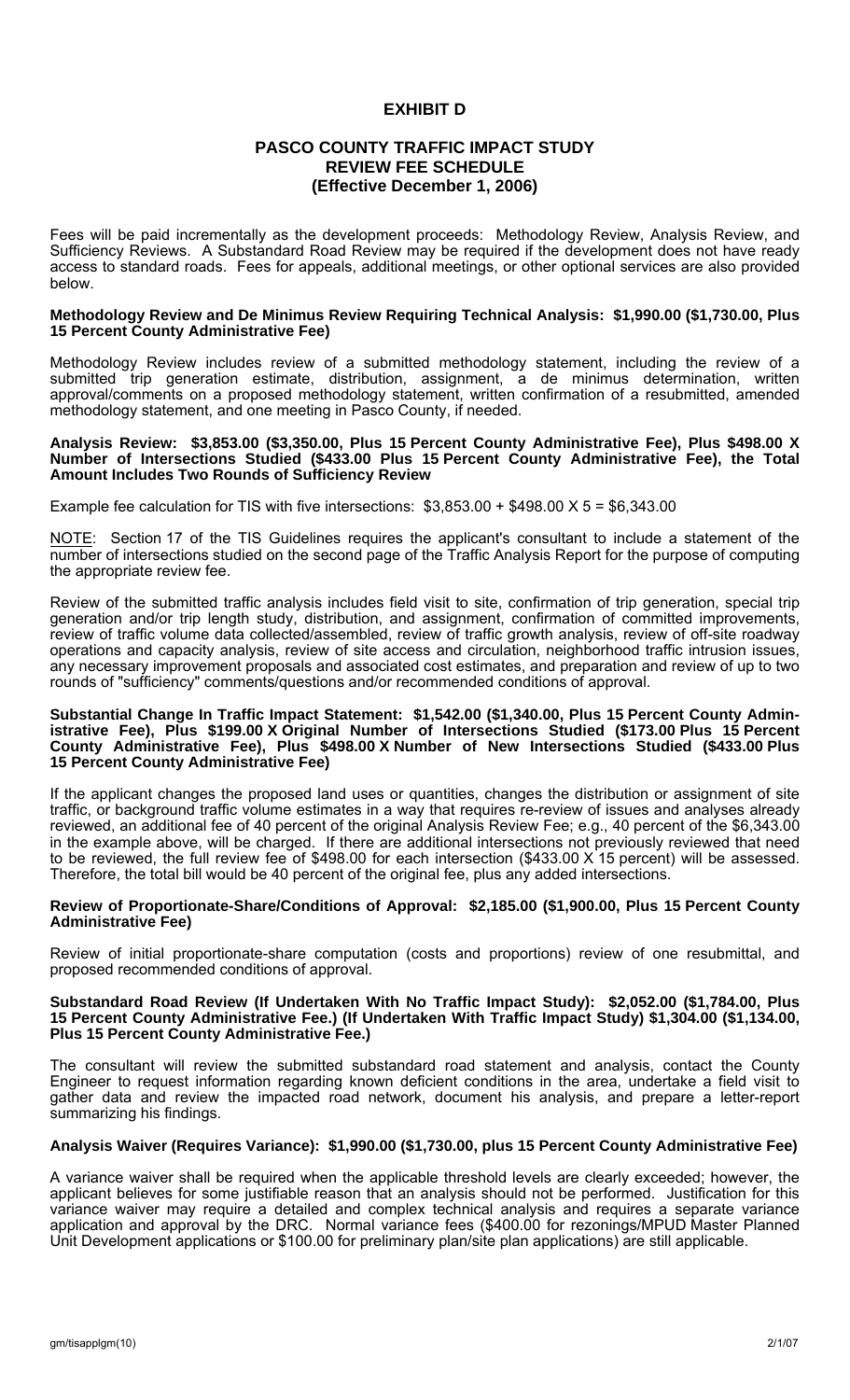## **TIS Review Appeal**

If any methodology, analysis, or development conditions relating to the analysis are appealed by the applicant, the County will retain the services of a third-party consultant to resolve the dispute. The fee for the original reviewer and the third-party consultant's involvement will be established based on the nature of the appeal and will be established as a part of the appeal process.

### **Other Miscellaneous Services**

Additional services, if necessary, will be provided per the schedule below. A 15 percent County Administrative Fee will be added to the cost of these services.

## **Optional Services**

- **Attend meeting in Pasco County: \$575.00 (\$500.00, plus 15 percent County Administrative Fee).**
- **Each additional sufficiency round: \$1,633.00 (\$1420.00, plus 15 percent County Administrative Fee), plus \$173.00 (\$150.00, plus 15 percent Administrative Fee) for each intersection analyzed; e.g., for a five-intersection study, \$1,633.00 + 5 X \$173.00 = \$2,498.00.**
- **Attend public meetings: \$750.00 (\$650.00, plus 15 percent County Administrative Fee).**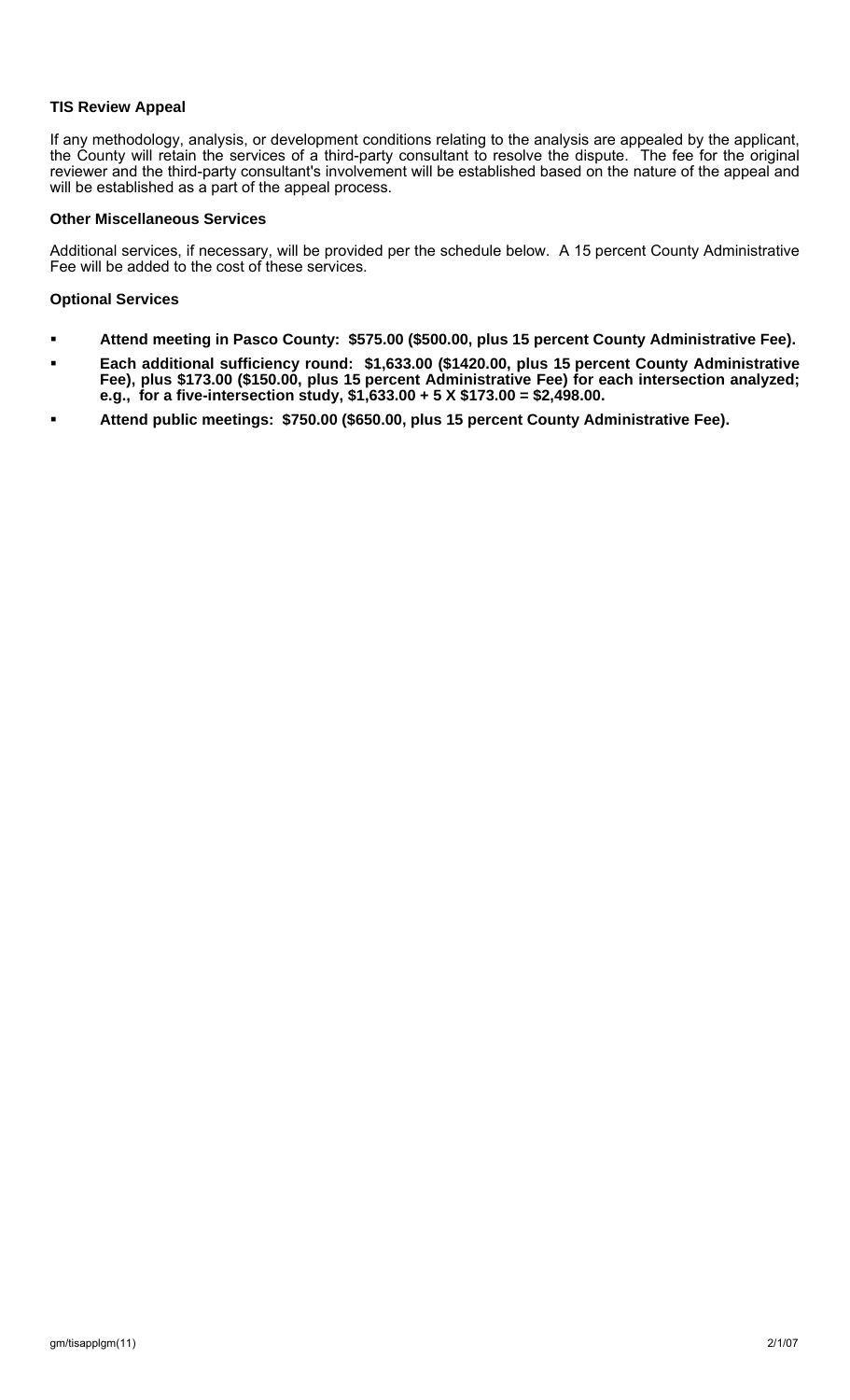# **AGENT OF RECORD LETTER (INDIVIDUAL)**

| OF COUNTY COMMISSIONERS:                                                    | TO THE PASCO COUNTY GROWTH MANAGEMENT DEPARTMENT AND THE PASCO COUNTY BOARD                                    |
|-----------------------------------------------------------------------------|----------------------------------------------------------------------------------------------------------------|
|                                                                             |                                                                                                                |
|                                                                             | as my Agent of Record for the purpose of                                                                       |
| representing me during the Transportation Impact Study application process. |                                                                                                                |
|                                                                             | My Agent of Record is hereby vested with authority to make any representations, agreements, or promises        |
|                                                                             | which are necessary or desirable in conjunction with the process. My Agent of Record is also authorized to     |
| accept or reject any conditions imposed by any reviewing board or entity.   |                                                                                                                |
|                                                                             |                                                                                                                |
| APPLICANT'S/OWNER'S SIGNATURE                                               | <b>APPLICANT'S REPRESENTATIVE SIGNATURE</b>                                                                    |
| PRINTED NAME OF APPLICANT/OWNER                                             | PRINTED NAME OF REPRESENTATIVE                                                                                 |
|                                                                             | <b>ADDRESS</b>                                                                                                 |
|                                                                             | <b>CITY, STATE, ZIP CODE</b>                                                                                   |
|                                                                             | TELEPHONE NUMBER                                                                                               |
| <b>STATE OF FLORIDA</b><br><b>COUNTY OF PASCO</b>                           |                                                                                                                |
|                                                                             | The foregoing ________________________________(type of document), dated ________________________, ______, was  |
|                                                                             | acknowledged before me this ________________ day of _______________________, _______, by                       |
|                                                                             | is personally known to me or who has sensor that the mental contract the metal of the metal of the metal of th |
| identification) as identification.                                          |                                                                                                                |
| Seal:                                                                       |                                                                                                                |
|                                                                             | NOTARY PUBLIC OF THE STATE OF FLORIDA                                                                          |
|                                                                             | <b>Printed Name</b>                                                                                            |
|                                                                             | My Commission Expires:                                                                                         |

### **NOTE: If an Agent of Record is to be designated, all property owners of the subject property must sign this form.**